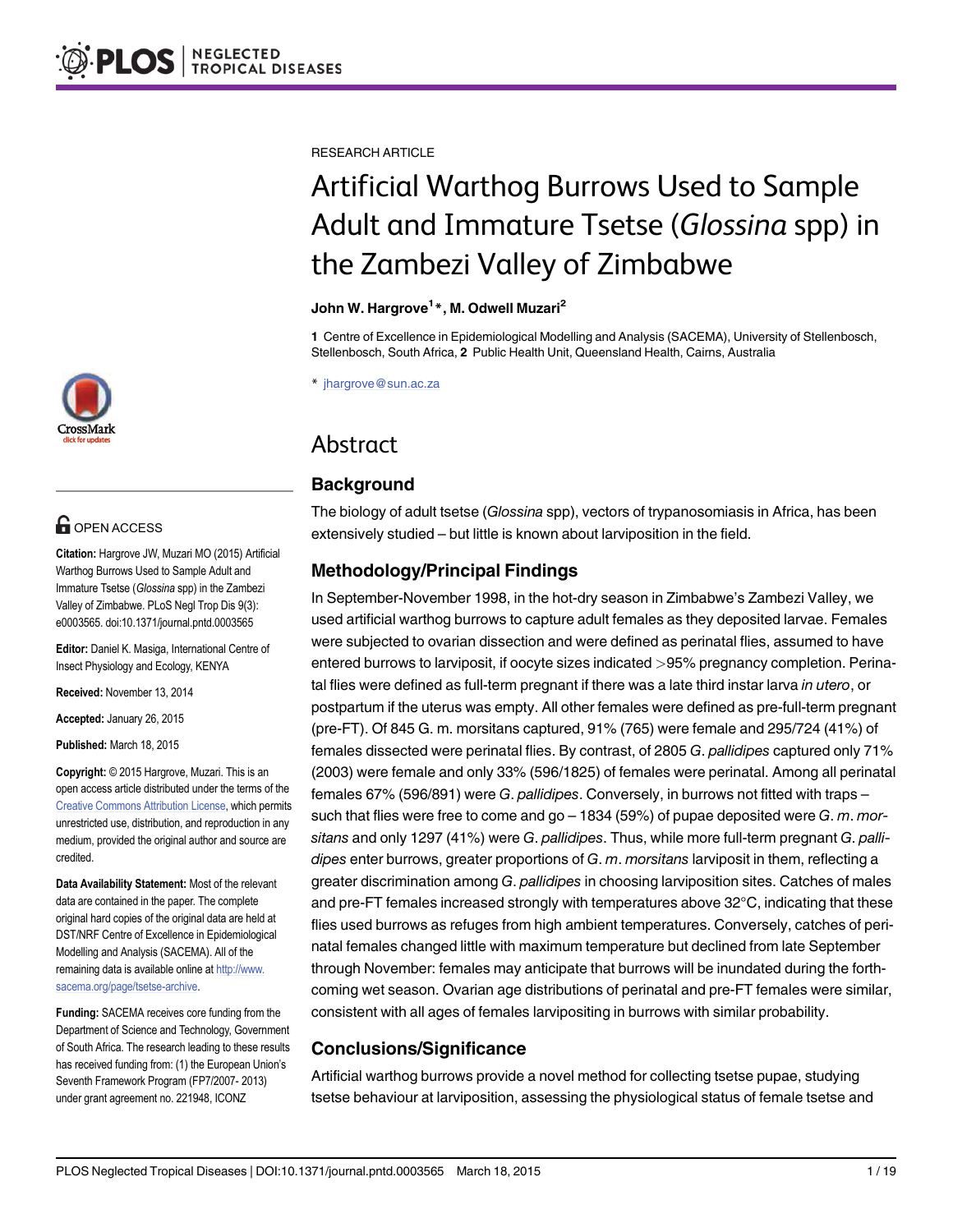<span id="page-1-0"></span>(Integrated Control of Neglected Zoonoses). (2) The UNICEF/UNDP/World Bank/WHO Special Programme for Research and Training in Tropical Diseases (TDR). (3) DFID/RCUK programme on Zoonoses and Emerging Livestock Systems (ZELS, BBSRC grant no.BB/L019035/1). The funders had no role in study design, data collection and analysis, decision to publish, or preparation of the manuscript.

Competing Interests: The authors have declared that no competing interests exist.

their larvae, and of improving understanding of the physiological dynamics of terminal pregnancy, and population dynamics generally, with a view to improving methods of trypanosomiasis control.

## Author Summary

Adult tsetse, vectors of trypanosomiasis, have been extensively studied for more than 100 years, but little is known about larviposition behaviour in the field. Pupae are generally collected in the field via arduous searches of putative larviposition sites. Females have never been sampled in the field as they deposit a larva, leading to confusion about the physiological dynamics at the end of pregnancy. We overcome these problems through the use of artificial warthog burrows, where tsetse deposit pupae during the hot dry season in the Zambezi Valley of Zimbabwe. When burrows were fitted with a retaining trap it was also possible to sample perinatal (full-term pregnant and postpartum) female tsetse. Comparisons of the numbers of pupae deposited in burrows without the trap, with the numbers of perinatal flies trapped in burrows, showed that many full-term pregnant female tsetse enter burrows but then leave without depositing a larva. G. pallidipes are more discriminating in this regard than G. m. morsitans. Capture of perinatal females will make it possible, for the first time, to compare the physiological status of female tsetse and the pupa they have just deposited, with important implications for the understanding of tsetse population dynamics.

## Introduction

Adult tsetse flies (Glossina spp, Diptera: Glossinidae) are the vectors of human and animal trypanosomiasis in Africa and, as such, have been the object of intense study since the early  $20<sup>th</sup>$ century and the source of an extensive literature on their field biology. Our knowledge of the (briefly free-living) larval and pupal stages is, by contrast, limited mainly to laboratory studies  $[1,2,3,4,5,6,7]$  $[1,2,3,4,5,6,7]$ . Studies on the physiology of reproduction in tsetse[\[8](#page-17-0)], showed that they have a very unusual reproductive system, termed adenotrophic viviparity. Unlike most Diptera, which lay large numbers of small eggs that hatch to produce free-living larvae, tsetse have just two ovarioles in each of the left and right ovaries and only produce one large egg at a time. The egg is retained in the uterus, fertilized there by sperm stored in the female's spermathecae, and hatches after 4–6 days to produce a first instar larva. This larval stage, and two subsequent instars, are fed via a highly modified uterine or milk gland producing ultimately a late third instar larva that often constitutes more than 50% of the female's total body mass. In the field a fullterm third instar larva is typically deposited in sand, or soft soil, covered with leaf litter. The larva burrows a few centimetres into the substrate and rapidly forms around itself a hard, waterproof, puparial case of chitin. Inside this puparial case the fly goes through the larval, prepupal, pupal and pharate adult stages before emerging as the teneral adult fly some weeks after larviposition, the period depending on temperature.

Whereas this process has been studied in the laboratory, it is extremely unusual to observe female tsetse larvipositing in the field: indeed it is uncommon to find female tsetse with a fullterm larva in utero and this difficulty has led to some uncertainty regarding the physiological status of female flies at terminal stages of pregnancy [[9](#page-17-0)]. Field studies have accordingly been limited to finding puparia that have already been deposited. This involves methodical searches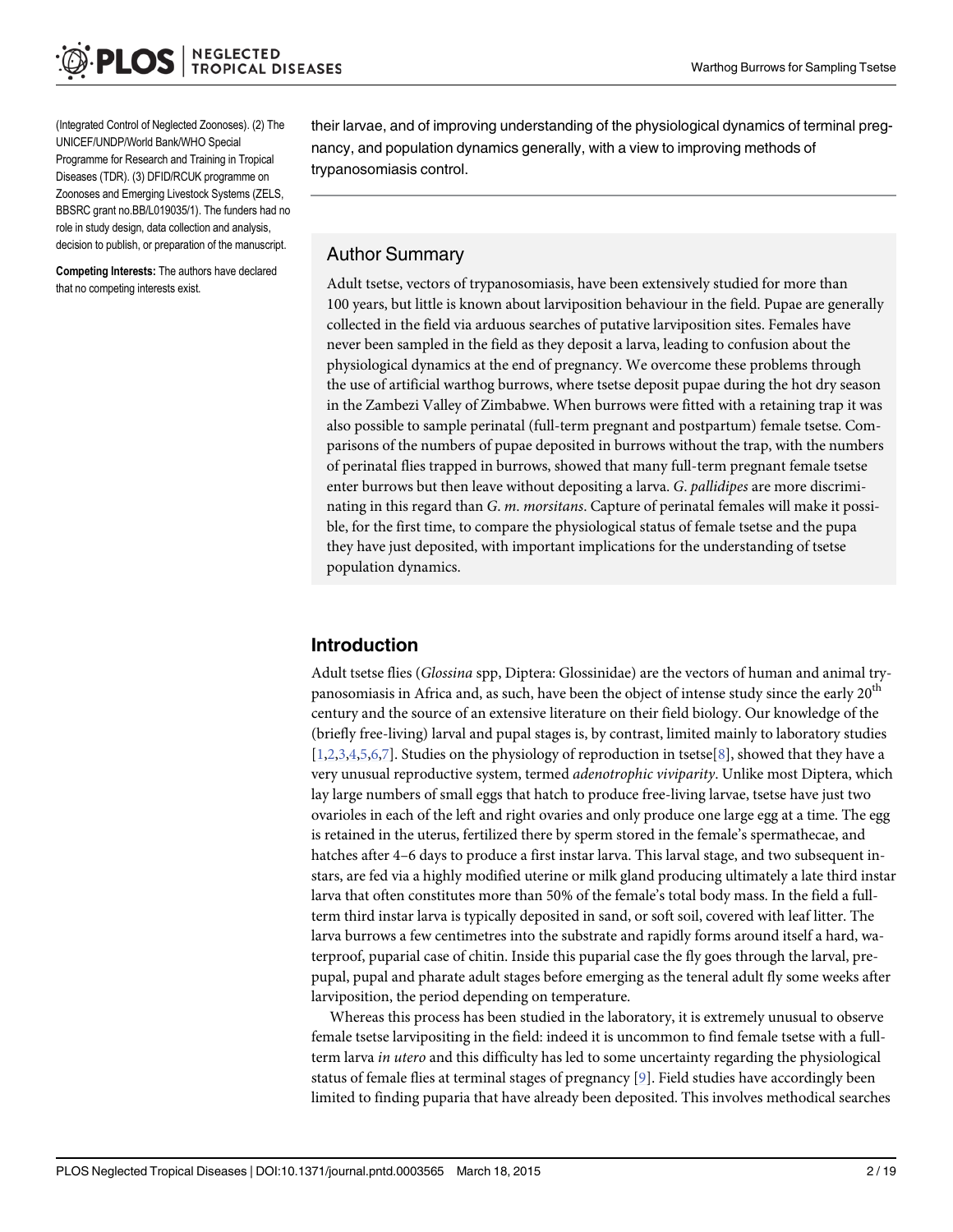<span id="page-2-0"></span>of suspected larviposition sites—under fallen logs and rocks, in rot-holes in trees, in shaded places on the edges of dry river-beds, or in loose soil, or sand, covered with leaf litter  $[10,11]$  $[10,11]$ .

In Zimbabwe, from August to November, tsetse puparia can frequently be found in burrows dug by the aardvark Orycteropus afer Pallas and often used thereafter by warthog Phacochoerus aethiopicus Pallas [\[11,12\]](#page-17-0). Muzari & Hargrove showed that female tsetse larviposit in artificial versions of these 'warthog burrows'[\[13\]](#page-17-0). They described the construction of such devices and recorded annual variations in their use as larviposition sites by the tsetse flies Glossina morsitans morsitans Westwood and G. pallidipes Austen at Rekomitjie Research Station in the Zambezi Valley of Zimbabwe. The original study was concerned only with the collection of puparia, but a device was also described whereby flies could be captured in the burrows. The primary purpose of the present study was, for the first time in tsetse fieldwork, to sample full-term pregnant flies just before they deposited a larva. More generally we studied the sample characteristics of this new capture system. Our null hypotheses were that: the exact location of larviposition was independent of burrow site and orientation; that the larviposition site within each burrow was randomly chosen; that these choices were the same for both species and for females of different ages; that the timing of larviposition was random throughout the day and that a full-term pregnant fly entering a burrow deposited its larva in that burrow.

Since warthog burrows are always cooler than ambient during daylight hours  $[13]$ , it seemed likely that tsetse would also use the burrows as "refuge" sites—the cooler dark places where flies are found in increasingly large numbers as temperatures increase above 32 $\degree$ C [\[12,14\]](#page-17-0). Accordingly we also studied the effects of calendar time and temperature on the sex and species distribution of captured flies and, particularly for female flies, the distribution between fullterm pregnant, and other, females.

The study suggested that female tsetse do not larviposit randomly with respect to time, nor with position within burrows, and that full-term flies often enter a burrow but then leave it without larvipositing. This behaviour differed between species. The research opens the door for an entirely new area of tsetse studies—including comparisons between the physiological status of individual females and the pupae they have just deposited.

#### Materials and Methods

#### Artificial warthog burrows

During 1998, 36 artificial warthog burrows were deployed over a distance of 800m along the banks of the Chiuyi and Rukomechi Rivers near Rekomitjie Research Station, Zambezi Valley, Zimbabwe. Burrows were deployed at nine sites in groups of four, with burrow openings at each site facing north, east, south and west, respectively. Burrow construction [\(Fig. 1](#page-3-0)) is fully described by Muzari & Hargrove (2005).

For each of the 20 burrows at sites 1 to 5 a wire-framed, net-covered, trap was inserted into the mouth of a burrow, such that tsetse could enter the burrow but were trapped when they flew out towards the light [\(Fig. 1\)](#page-3-0). Between 8 September and 25 November traps were cleared daily at c. 1115, 1230, 1400 and 1645 h. With this regularity of clearing, it was possible to collect "perinatal" female flies—*i.e.*, postpartum flies that had just deposited a larva, or full-term pregnancy flies which generally produced a larva soon after capture. Male flies, and females that were not perinatal, were also collected and counted.

The 16 burrows at sites 6 to 9 were always used without a trap so that adult females could enter and leave the burrow unhindered. Flies entering these burrows could deposit larvae in one of six sand-filled plastic trays placed on the bottom of the burrow or could leave the burrow without depositing a pupa. The positions of any puparia deposited were noted as being found in the left or right column of trays and in the back, middle or front tray, as viewed from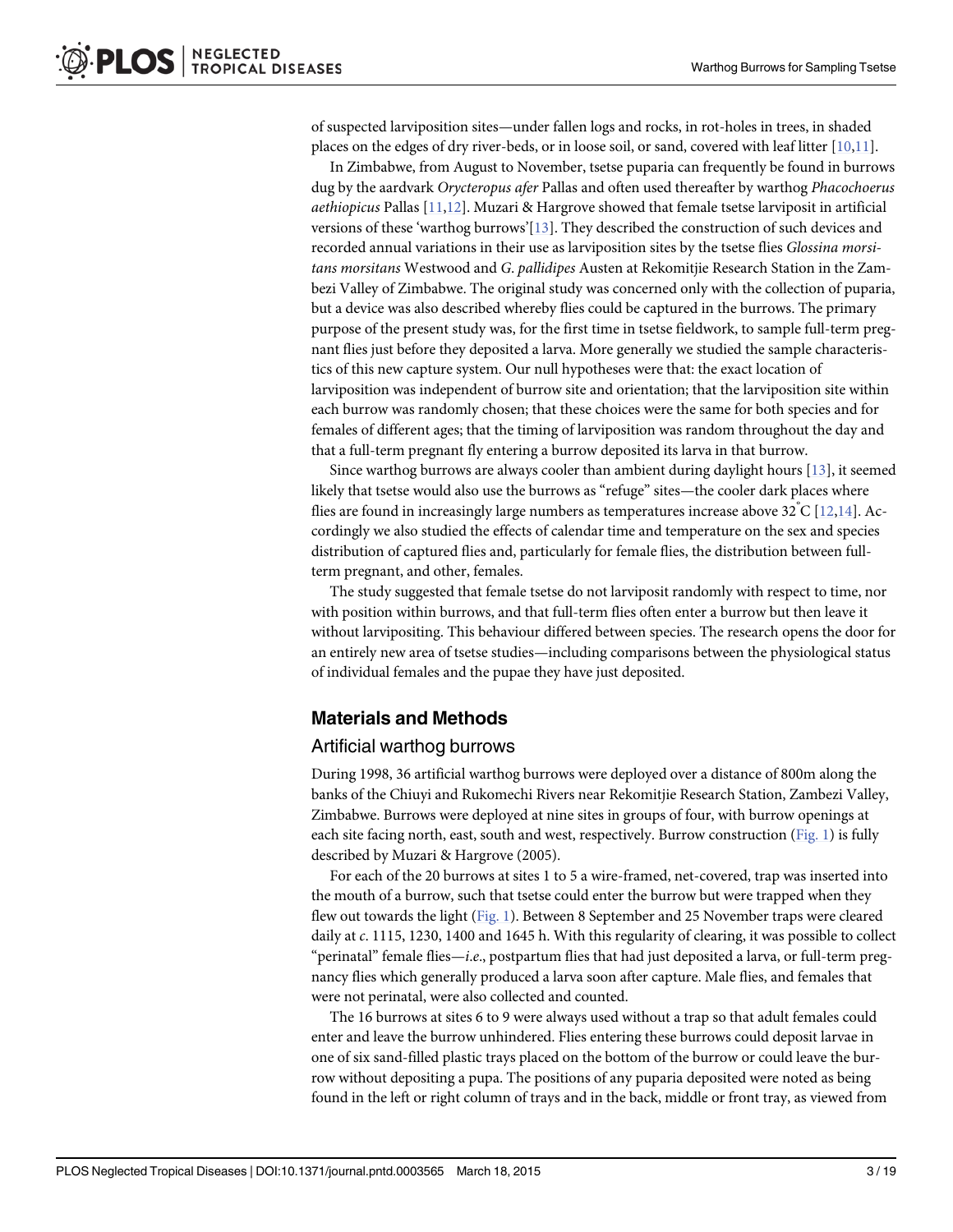<span id="page-3-0"></span>

[Fig 1. S](#page-2-0)ection through an artificial warthog burrow. Dashed lines indicate the frame of the box-shaped trap that could be inserted into the entrance of the burrow. The trap frame was made from 8-gauge wire and was covered with black netting of fine cloth fabric. The trap fills the mouth of the burrow, but has an opening allowing entry of flies into the trap. Flies entering the burrow flew under the lip of the trap and were retained when they headed towards the light. When the trap was not in place, female flies could deposit their larvae in the plastic trays, which were half-filled with sand, on top of which was placed a c. 2cm layer of leaf litter.

doi:10.1371/journal.pntd.0003565.g001

the burrow entrance. The idea of this experiment was to study larviposition site selection, in terms of burrow orientation and position within the burrow, with a view to maximising future puparial collection rates. The experiment also facilitated study of the variation of larviposition rates, for each of the two tsetse species, as a function of calendar date and temperature. Puparia were collected from the trays in these burrows, at 3–18 day intervals, between 28 August and 8 November.

### Ovarian dissection

Adult tsetse from burrow traps were placed, with any puparium found in the trap that could be attributed unequivocally to the female fly in question, in individually labelled (75 x 25)-mm glass tubes which were kept under a black cloth in a polystyrene box. Larvae could be attributed unequivocally to their mothers if there was only a single larva/pupa, and only one postpartum female, in the trap cage—or if a full-term pregnant female was transferred from the capture cage to a glass tube and the female thereafter deposited a larva prior to dissection.

Adult females were subjected to ovarian dissection, 98% on their day of capture and the remainder the following morning, and assigned to one of eight ovarian age categories, using the disposition and relative sizes of the oocytes within the ovarioles in the left and right ovaries  $[15]$  $[15]$ . This procedure can be used to determine unequivocally the number of times a fly has ovulated as long as this number is less than four. Thereafter, the ovarian category can only be defined modulo 4 [\[15\]](#page-17-0): thus, it is not possible to differentiate flies that have ovulated four times from those that have ovulated 8, 12, 16 etc. times, and similar problems exist for those that have ovulated 5, 6 or 7 times. This did not constitute a problem for the present study since we were not concerned with actual ages of flies but only the ovarian age distributions of different groups.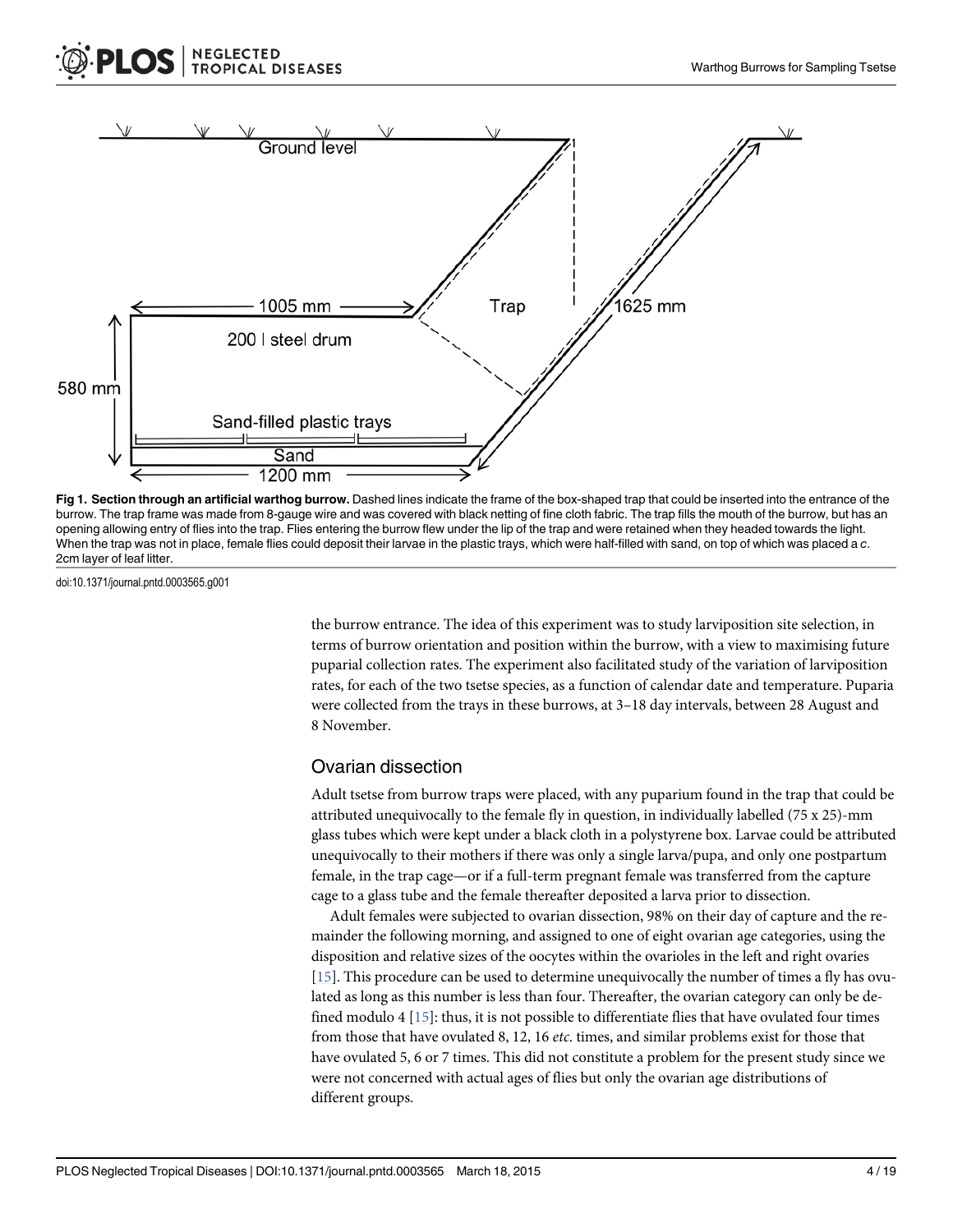<span id="page-4-0"></span>Pregnancy stage was assessed from the linear dimensions of the ovarian and uterine contents [[16,](#page-17-0)[17](#page-18-0)]. Females which were seen to have produced a larva after the time of capture—either in the trap or in the collection tube after removal from the trap, but before ovarian dissection, were classified as "postpartum". This category was also used for flies which had an empty uterus, and where the sizes of the first and second largest oocytes indicated that the female had completed >95% of the ovulation cycle. It was assumed that these flies had very recently larviposited. Females with a third instar larva in utero, of a size indicating that >95% of the pregnancy was complete, were classified as "full-term" pregnant. Postpartum and full-term flies were jointly referred to as "perinatal". All other female flies were termed "pre-full-term" (abbreviated below to pre-FT). This group includes flies in ovarian category zero, i.e., flies which had not yet ovulated for the first time, and all flies with either an egg or a first, second, or small third instar larva in utero. Finally it includes flies with an empty uterus where the size of the oocytes in the ovaries indicated that the female had completed  $\leq$ 95% of the ovulation cycle. Note that the empty uterus could have occurred due to natural causes, or to capture-related trauma. For present purposes the cause is not relevant: if oocyte size indicates that  $\leq$ 95% of pregnancy has been completed then the fly is properly classified as pre-FT—regardless of the content of the uterus or, where the uterus is empty, how this came about.

### Meteorological measurements

A mercury thermometer in a Stevenson screen at Rekomitjie Research Station was used to record daily maximum and minimum temperatures. A rain gauge sited next to the screen produced daily records of precipitation. Hourly mean measurements of shade temperature and relative humidity were also made using an automatic weather station (type WS01, Delta-T devices, Newmarket, UK) at a site c. 200 m from the Stevenson screen.

## Statistical procedures

Analyses were carried out using Stata (StataCorp, 1999) statistical package, version 12. We denote a chi-squared statistic with n degrees of freedom as  $\chi^2(\text{n})$ : we used Yates correction whenever n = 1. We denote statistical significance at the 0.05, 0.01 and 0.001 levels of probability by  $^*$ ,  $^{**}$  and  $^{***}$ , respectively:  $P > 0.05$  is denoted by "ns". All error terms are 95% confidence intervals (95% ci).

## **Results**

## Meteorological conditions during the experiment

September marks the onset of the hot-dry season in the Zambezi Valley and temperatures typically increase steadily through October and into November, remaining high until the onset of the rains, which do not generally start in earnest until mid-December. In 1998 maximum temperatures (Tmax) increased steadily into mid-October, fell for a few days, then increased again until early November ( $\underline{\text{Fig. 2A}}$ ), peaking at  $42.5\degree \text{C}$ —at that time the highest temperature ever recorded at Rekomitjie. Readings of Tmax from the mercury thermometer were on average about 1° C higher than those from the logger. The transient declines in October temperatures were associated with increased cloud cover and increases in the relative humidity ([Fig. 2B](#page-5-0)). Rain measured at 0.5, 1.5, and 17mm fell on 19, 20 and 23 November: heavier and more sustained rain fell in December.

Ambient temperatures at the weather station showed strong diurnal changes, with a minimum at about dawn and a maximum at 1500–1600 h. Despite the high ambient temperatures and the large diurnal variation, mean temperatures varied only between 28 and 29.5  $\rm \degree C$  in the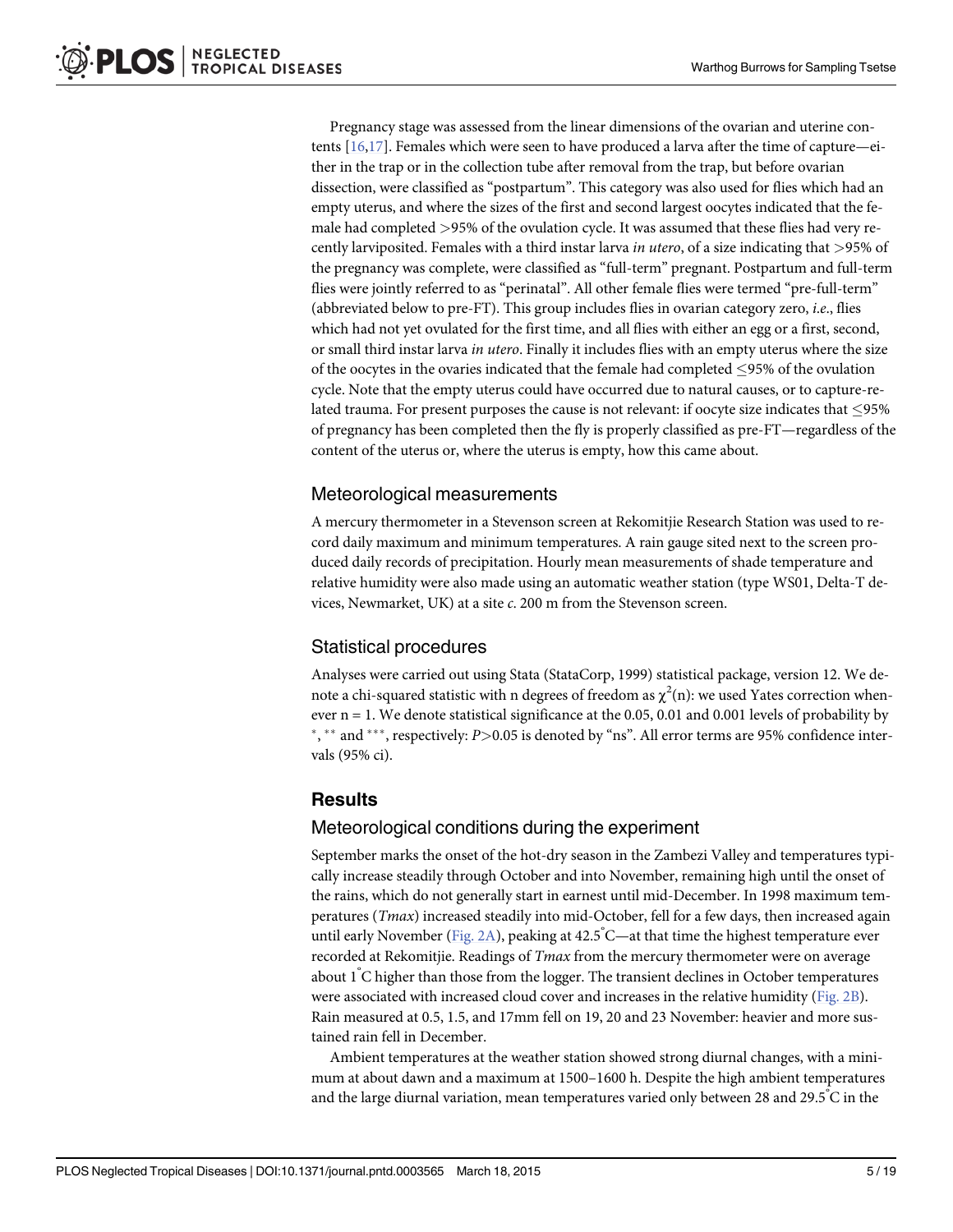<span id="page-5-0"></span>

[Fig 2. M](#page-4-0)eteorological conditions at Rekomitjie. Daily maximum temperatures (A) and mean daily relative humidity (B) recorded from an automatic meteorological station at Rekomitjie Research Station, September—November 1998. Maximum temperatures were also recorded from a mercury thermometer in a Stevenson screen.

doi:10.1371/journal.pntd.0003565.g002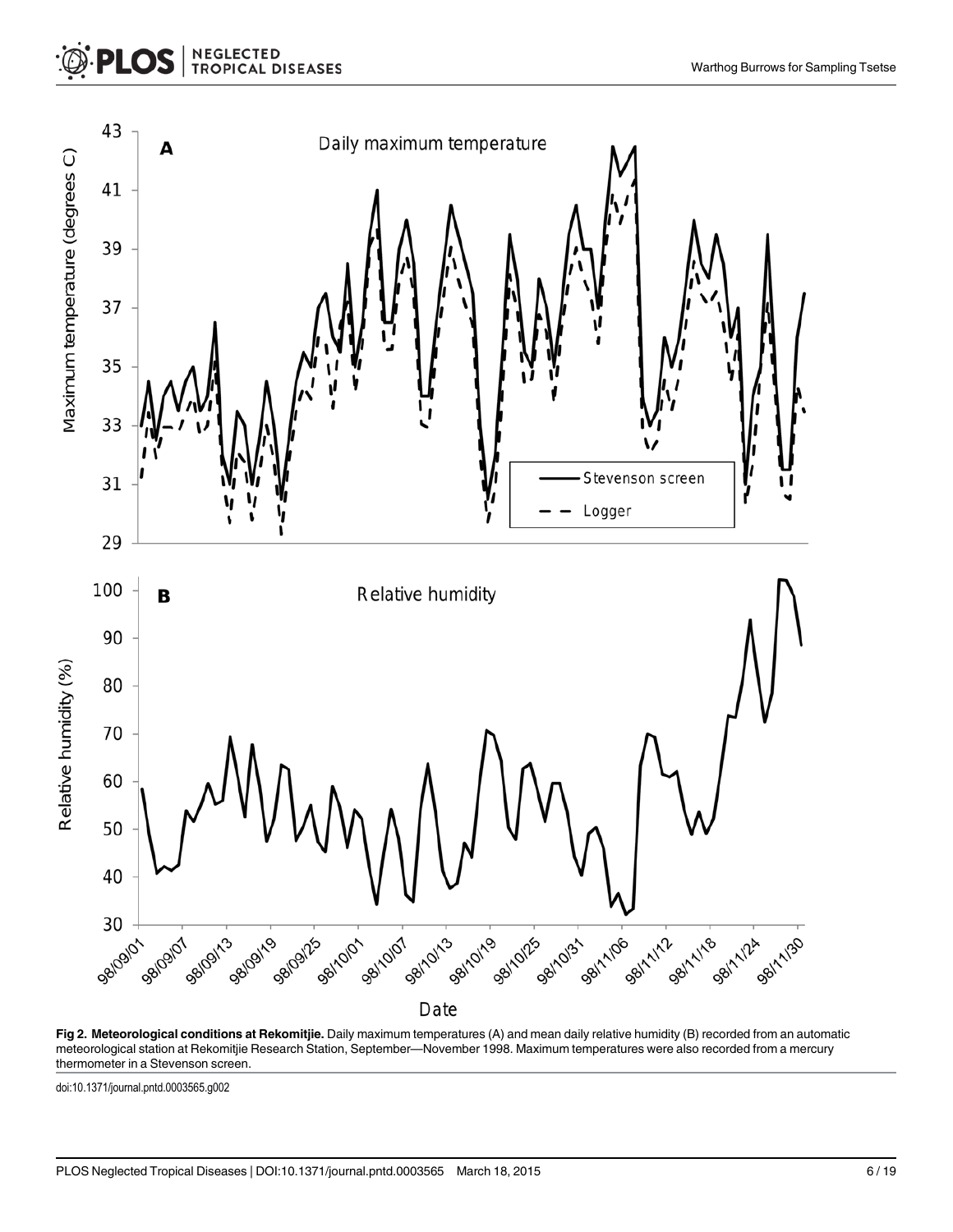|                          | G. m. morsitans |       |              | G. pallidipes |      |              |       |      |
|--------------------------|-----------------|-------|--------------|---------------|------|--------------|-------|------|
|                          | Left            | Right | <b>Total</b> | %             | Left | <b>Right</b> | Total | %    |
| <b>Back</b>              | 675             | 676   | 1351         | 73.7          | 550  | 528          | 1078  | 83.1 |
| Middle                   | 212             | 159   | 371          | 20.2          | 99   | 92           | 191   | 14.7 |
| Front                    | 45              | 67    | 112          | 6.1           | 11   | 17           | 28    | 2.2  |
|                          |                 | Total | 1834         |               |      | Total        | 1297  |      |
| Puparia per site per day |                 | 1.74  |              |               |      | 1.23         |       |      |

<span id="page-6-0"></span>Table 1. The distribution of tsetse puparia collected from 16 artificial warthog burrows (sites 6 to 9) at Rekomitjie Research Station, 28 August – 8 November 1998.

Distribution between six trays placed in each burrow. Percentages refer to distribution between back, middle and front trays.

doi:10.1371/journal.pntd.0003565.t001

well-insulated burrows, which were up to  $\mathring{3} \mathring{\,C}$  cooler even than artificial refuges during daylight hours—but were warmer between 2200 h and shortly after dawn [\[13\]](#page-17-0).

#### Rates of larviposition in artificial warthog burrows

Of 3131 tsetse puparia collected from sand-filled trays in the 16 burrows at sites 6 to 9, 1834 (59%; 95% ci 57%- 60%) were G. m. morsitans and 1297 (41%; 95% ci 40%- 43%) were G. pallidipes (Table 1, 2). There was no significant difference between the proportions of puparia found in the trays on the left or right side of the burrow ( $\chi^2(1) = 0.2, P > 0.05$ : Table 1) but the vast majority of both species deposited their larvae in the trays at the back of (deepest into) the burrow ( $\chi^2(2) > 1300$ , P< 0.001 for each species: Table 1), and the smallest proportion in the trays closest to the mouth. There was also a significant difference between species in this regard, with G. pallidipes shifted significantly more towards the trays at the back of the burrow than *G. m. morsitans* ( $\chi^2(2) = 48.1, P < 0.001$ ).

Other analyses showed that there were significant differences between the proportions of puparia found in burrows facing north, south, east or west ( $\chi^2(3) = 18.0$  and 9.8 for *G. m. mor*sitans and G. pallidipes, respectively: P<0.001 in each case). There were, nonetheless, fairly small deviations from a uniform distribution of 25% in each burrow: for G. m. morsitans the range was 22.3%- 29.2% and for G. pallidipes 21.8%- 27.9%. The largest proportions were found in west and north-facing burrows for the two species, respectively. The data in Table 1 are for puparial numbers pooled on all sites, but the distribution of puparia between trays within a given burrow, and between burrows at a given site, were all similar. Accordingly, all further analyses of these data are carried out on data pooled on burrow for each site.

| Table 2. The distribution of tsetse puparia collected from 16 artificial warthog burrows (sites 6 to 9) at Rekomitjie Research Station, 28 August - |  |
|-----------------------------------------------------------------------------------------------------------------------------------------------------|--|
| 8 November 1998.                                                                                                                                    |  |

| <b>Site</b> | G. m. morsitans | %    | G. pallidipes | %    | Total |
|-------------|-----------------|------|---------------|------|-------|
| 6           | 119             | 55.1 | 97            | 44.9 | 216   |
| ⇁           | 788             | 57.2 | 589           | 42.8 | 1377  |
| 8           | 491             | 51.1 | 470           | 48.9 | 961   |
| 9           | 436             | 75.6 | 141           | 24.4 | 577   |
| Totals      | 1834            | 58.6 | 1297          | 41.4 | 3131  |

Distribution by site and species. Percentages refer to distribution between species.

doi:10.1371/journal.pntd.0003565.t002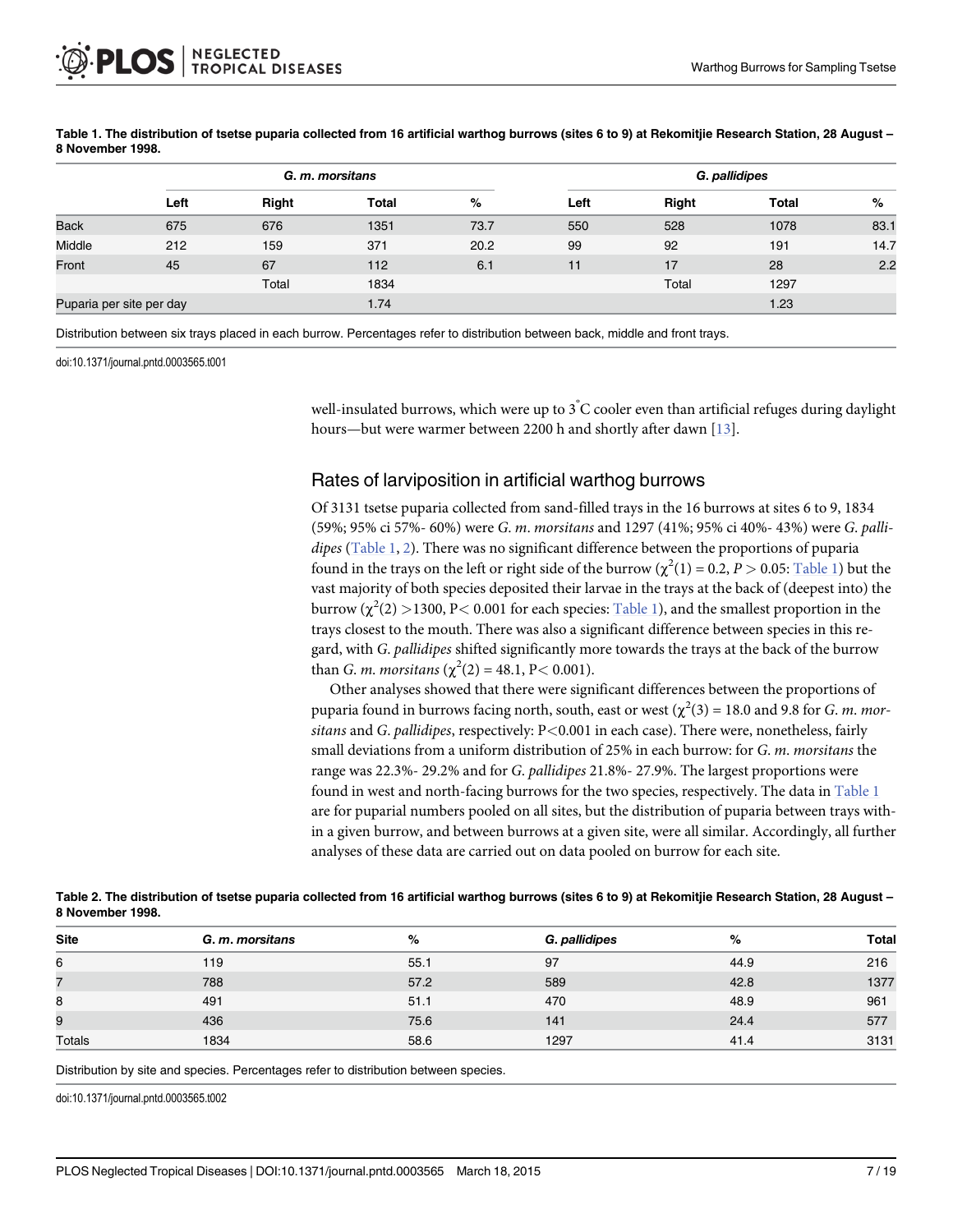<span id="page-7-0"></span>

Fig 3. Changing rates of pupal deposition in artificial warthog burrows. Mean numbers of G. m. morsitans and G. pallidipes puparia collected daily from four burrows at site 7, Rekomitjie Research Station between 25 August and 21 October 1998.

doi:10.1371/journal.pntd.0003565.g003

In summary, burrow orientation was of minor importance for larviposition: but for both species, and particularly G. pallidipes, the vast majority of larvae were deposited at the very rear of the burrow, raising the possibility that deeper/longer burrows might have encouraged greater rates of larviposition.

The total number of puparia collected varied between the four sites by a factor of 6.4:1. There were always fewer G. pallidipes than G. m. morsitans but the proportion of G. pallidipes was much smaller at site 9 than at the other three sites  $(Table 2)$  $(Table 2)$ . For both species, the number of puparia collected per site per day also changed with calendar time, with a peak at the end of September (Fig. 3). Numbers then declined steadily until mid-November: thereafter almost no puparia are found in burrows [\[13\]](#page-17-0). Multiple linear regression analysis indicated, for both species, linear and quadratic effects of time after 28 August, and significant site effects ([Table 3\)](#page-8-0).

#### Catches of tsetse from artificial warthog burrows

What is not clear from the above results is the extent to which changes in larviposition rates reflect changes in tsetse population levels, as opposed to changes in the probability that females used burrows as larviposition sites. Moreover, it is not clear how day-to-day variation in larviposition rates in burrows is affected by meteorological factors. These issues were investigated in experiments where tsetse were captured in traps inserted into burrow mouths ([Fig. 1](#page-3-0)).

Some care is required in the analysis of these results since both males and females of both species are now captured. Since burrows provide dark spaces where daytime temperatures are always markedly below ambient [\[13\]](#page-17-0), male flies, as well as females that are not about to deposit a larva, are likely to use burrows not for larviposition but as artificial "refuges" from the heat [\[12](#page-17-0)]. For the sampling period 8 September—25 November the total catches of male and female tsetse from the burrows at sites 1 to 5 were 80 and 765 for G. m. morsitans, and 802 and 2003 for G. pallidipes. Of the females captured, 295/724 (41%; 95% ci 37%- 44%) of G. m. morsitans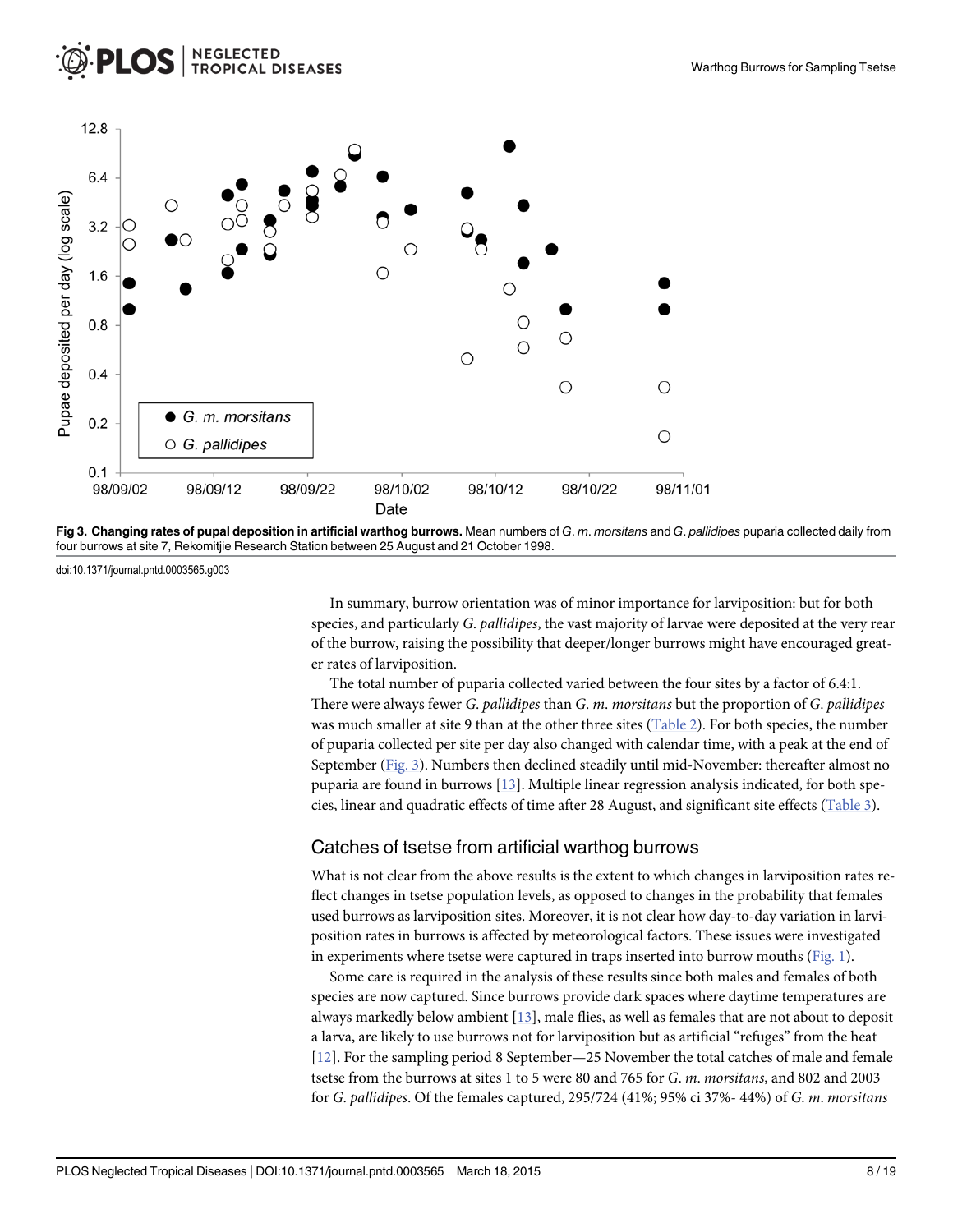|        | G. m. morsitans; $R^2 = 0.62$    | G. pallidipes; $R^2 = 0.49$      |
|--------|----------------------------------|----------------------------------|
| Site 6 | 0                                | 0                                |
| Site 7 | $1.02(0.84 - 1.20)$ ***          | $0.83(0.63 - 1.04)$ ***          |
| Site 8 | $0.68$ (0.50-0.85)***            | $0.58(0.37 - 0.79)$ ***          |
| Site 9 | $0.62$ (0.44-0.79)***            | $0.13$ (-0.08-0.34)ns            |
|        | $0.61$ (0.46-0.77)***            | $0.24(0.06 - 0.43)$ ***          |
|        | $-0.082$ ( $-0.103 - 0.060$ )*** | $-0.049$ ( $-0.075 - 0.024$ )*** |

#### <span id="page-8-0"></span>[Table 3.](#page-7-0) Experiment 1.

The effects of calendar date (t) and burrow siting on the numbers of tsetse puparia collected from trays placed in 16 burrows at sites 6 to 9 at Rekomitjie Research Station, 28 August—8 November 1998. The dependent variable was loge(n+1) where n was the number of puparia collected per day. Site 6 was used as the reference for estimating site effects. R2 for the models were 0.62 and 0.49 for G. m. morsitans and G. pallidipes, respectively.

doi:10.1371/journal.pntd.0003565.t003

were successfully dissected and identified as perinatal  $(Table 4)$ , using the definitions described in the Methods. This was a significantly higher proportion than the 596/1825 (33%; 95% ci 31%- 35%) of G. pallidipes identified as perinatal.

When the data for each month were analysed separately, the proportions of G. m. morsitans and G.  $\emph{pallidipes}$  among perinatal and pre-FT females did not differ significantly ( $\chi^2(1)$  < 1.4 in each month,  $P > 0.05$ : Table 4). When data were pooled over all months, however, there was a significantly greater proportion  $(33\%: 95\% \text{ ci } 30\% \text{·} 36\%)$  of G. m. morsitans among the perinatal females than among the pre-FT group (26%: 95% ci 24%- 28%) (Table 4).

In contrast to these figures, 1834/3131 (59%: 95% ci 57%- 60%) of the puparia collected from burrow trays were G. m. morsitans ([Table 1\)](#page-6-0). For September and October combined, the numbers of perinatal females captured per site per day were 1.65 and 3.29 for G. m. morsitans and G. pallidipes, respectively, compared with 1.74 and 1.23 puparia of these species collected per site per day (data from Tables  $1$  and  $4$ ).

In short, whereas many more full-term-pregnant G. pallidipes enter burrows, a greater proportion of G. m. morsitans actually larviposit in those burrows, suggesting that greater proportions of full-term G. pallidipes leave burrows they have entered without larvipositing.

| Month  | Group     | G. m. morsitans | G. pallidipes |
|--------|-----------|-----------------|---------------|
| Sept   | Pre-FT    | 39(33.6)        | 77 (66.4)     |
|        | Perinatal | 221 (34.8)      | 415 (65.2)ns  |
| Oct    | Pre-FT    | 257 (25.8)      | 741 (74.2)    |
|        | Perinatal | 66 (29.5)       | 158 (70.5)ns  |
| Nov    | Pre-FT    | 133 (24.5)      | 411 (75.5)    |
|        | Perinatal | 8(25.8)         | 23 (74.2)ns   |
| Totals | Pre-FT    | 429 (25.9)      | 1229 (74.1)   |
|        | Perinatal | 295 (33.1)      | 596 (66.9)*** |
|        | Total     | 724             | 1825          |
|        |           |                 |               |

| Table 4. Species distribution (percentages in parentheses) of pre-full-term-pregnancy and perinatal |
|-----------------------------------------------------------------------------------------------------|
| female tsetse caught in 20 burrows at sites 1 to 5 at Rekomitije Research Station, 8 September - 25 |
| November 1998.                                                                                      |

doi:10.1371/journal.pntd.0003565.t004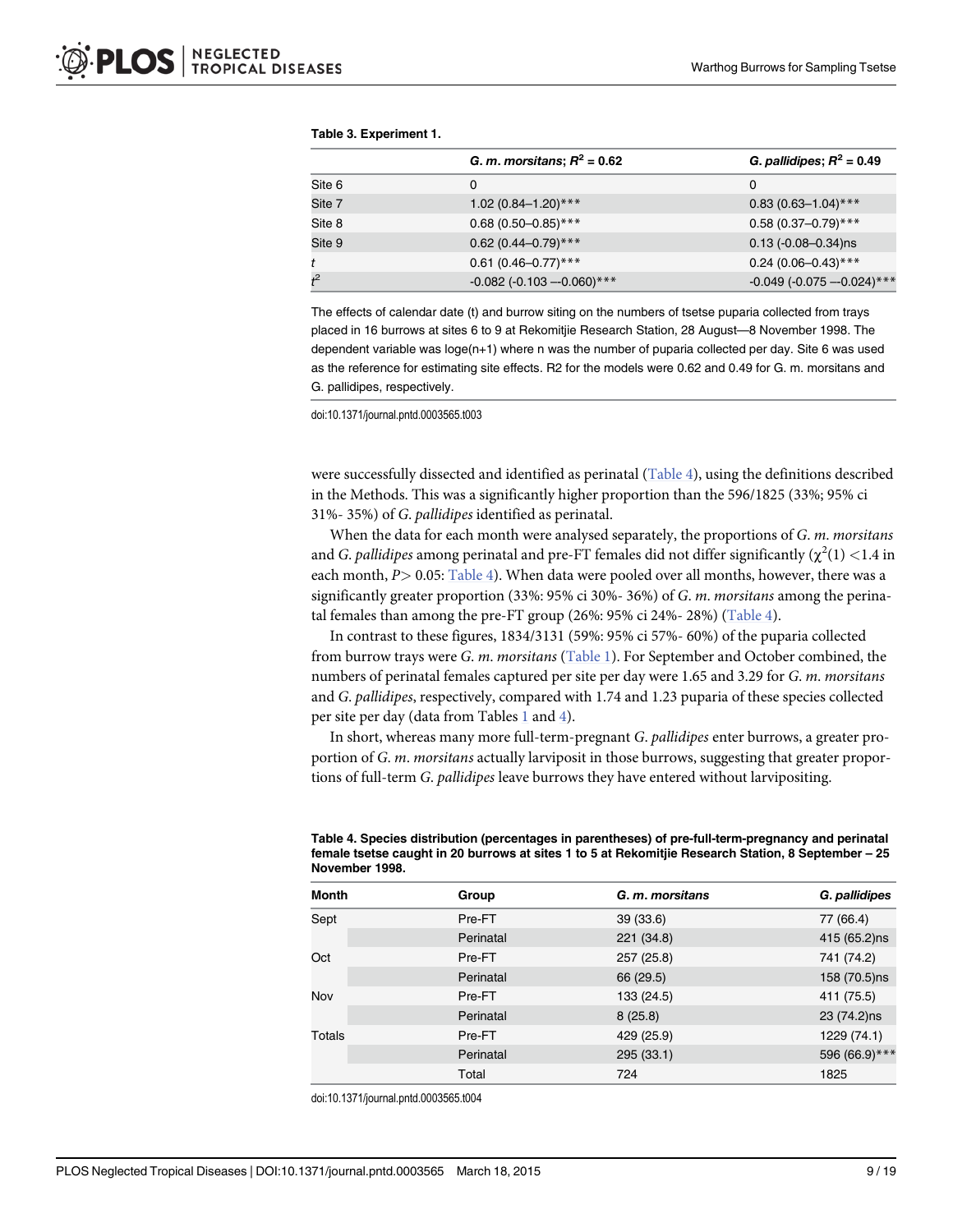## <span id="page-9-0"></span>Changes with time in the numbers of pre-FT and perinatal females trapped in burrows

Catches of pre-FT and perinatal female flies showed entirely different trends with calendar time: in univariate analyses, numbers of pre-FT G. pallidipes increased markedly with time during the experiment (Fig.  $4A$ ), whereas exactly the opposite trend was seen among perinatal females of this species [\(Fig. 4B\)](#page-10-0). Similarly, increasing Tmax was associated with rapidly increasing catches of pre-FT flies ([Fig. 4C\)](#page-10-0), whereas there was no effect on the numbers of perinatal females captured ([Fig. 4D\)](#page-10-0).

Maximum temperature, relative humidity and calendar time are clearly correlated over the period of the experiment and, to tease out their effects on rates of larviposition, multivariate linear regression analysis was carried out on the data for both tsetse species. For pre-FT females of both species, once the very strong temperature effect was removed, a quadratic effect of time was also evident: i.e., the numbers captured initially increased, and then decreased as the hot weather continued ([Table 5\)](#page-11-0). Since temperature is correlated both with relative humidity and saturation deficit, the latter two both had significant effects on catches when used in univariate analyses: the effects were, however, smaller than the temperature effects and, once temperature had been included in the model, there were no detectible additional effects of either relative humidity or saturation deficit on the catches.

For perinatal females of both species, catches declined significantly with time and increased with temperature—though the latter effect was not significant for  $G$ .  $m$ . morsitans. The effects of time and temperature on catches of male G. pallidipes were qualitatively the same as for pre-FT females and the values of the coefficients for the time and temperature effects were not significantly different in the two groups  $(Table 5)$  $(Table 5)$ . For G. m. morsitans males only 80 flies were caught over the whole experiment and only a positive effect of temperature was found.

## Predicted changes in catches of G. pallidipes from burrows

When the relationships in  $Table 5$  were used to predict the changes in catches of G. pallidipes, for given fixed Tmax, predicted catches of pre-FT females peaked at the end of the second week in October ([Fig. 5](#page-12-0)). By contrast, the catches of perinatal females decreased from the time that sampling started in early September. There was also a positive effect of Tmax on the numbers of perinatal female G. pallidipes captured, though the coefficient was much smaller than for pre-FT females [\(Table 5\)](#page-11-0). Accordingly, the proportion of perinatal females in the catch also declined continuously after the beginning of September ([Fig. 5](#page-12-0)).

The model for male G. pallidipes was closely similar to that for pre-FT females and the predicted catches at a fixed temperature also peaked at the end of the second week of October. Since the numbers of perinatal female flies decreased monotonically with time for given Tmax, whereas catches of both males and females reached a peak in mid-October and then declined, the predicted proportion of female flies in the entire catch also declined with time [\(Fig. 5\)](#page-12-0). If, however, the perinatal females were excluded from the above calculation—so that we were only considering flies assumed to be using burrows as refuges, rather than as larviposition sites, then the predicted percentage of females in the catch was almost constant at about 59% [\(Fig. 5\)](#page-12-0).

The plots in [Fig. 5](#page-12-0) are for an arbitrary choice of constant  $Tmax$ , but choices in the range 35– 40°C gave qualitatively similar results: increasing temperature resulted in modest increases in the numbers of perinatal flies, larger increases in the pre-FT group, and thus lower overall percentages of perinatal flies. The percentage of females among flies assumed to be using the burrows as refuges was approximately constant at each temperature, the level shifting from about 55% to 62% as the temperature increased. The models in  $Table 5$  predict that, at constant temperature, 68–80% of catches of pre-FT females will be G. pallidipes.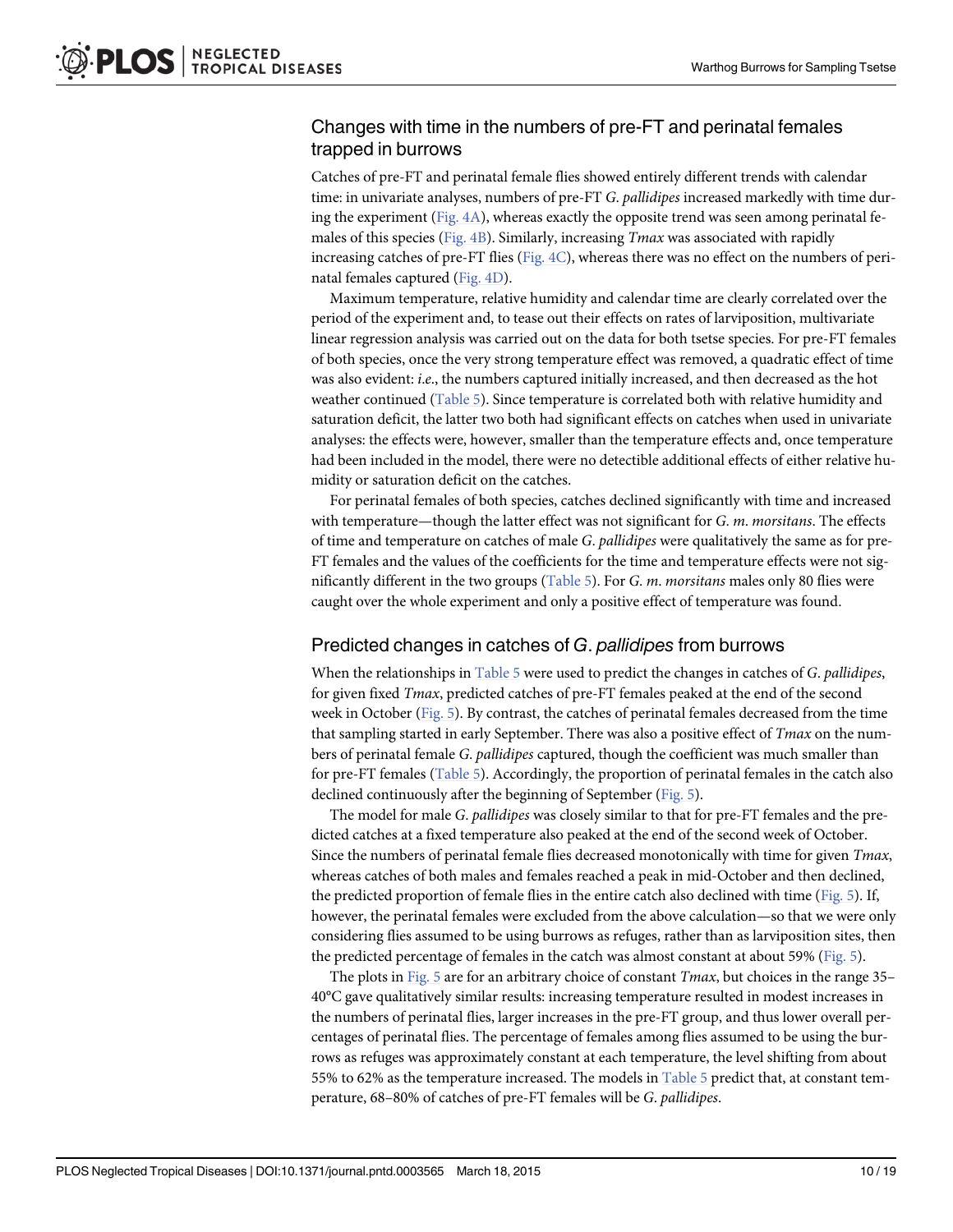## <span id="page-10-0"></span>**NEGLECTED<br>TROPICAL DISEASES PLOS**



[Fig 4. C](#page-9-0)atches of tsetse from artificial warthog burrows. Changes with time and daily maximum temperature in the numbers of pre-full-term-pregnancy (Pre-FT: A, C) and perinatal (B, D) female G. pallidipes captured per day in artificial warthog burrows at sites 1 to 5 at Rekomitjie Research Station. All data transformed to log<sub>e</sub>(n+1). Data shown for period 8 September to 7 November 1998: thereafter there were many zero catches.

doi:10.1371/journal.pntd.0003565.g004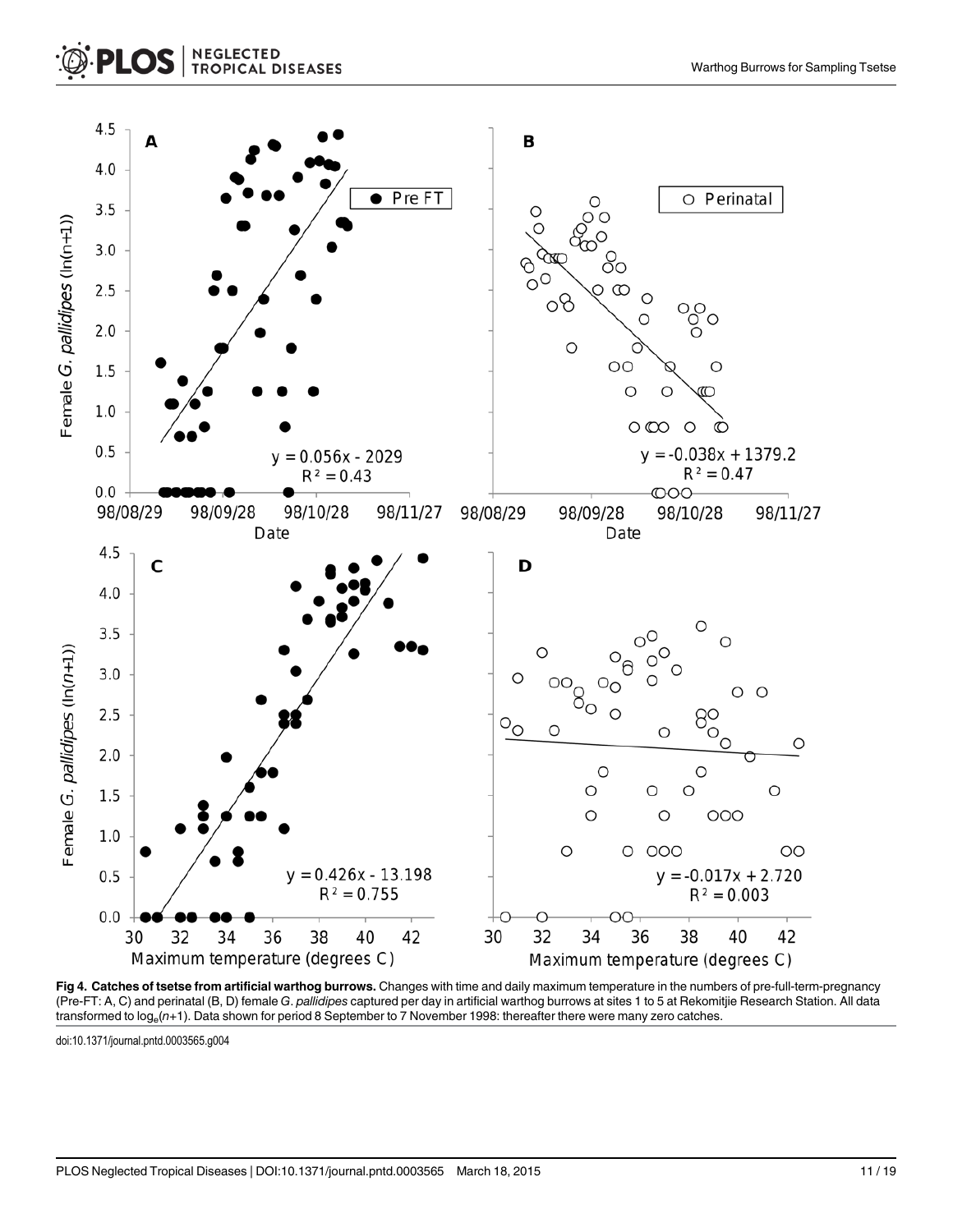<span id="page-11-0"></span>[Table 5.](#page-9-0) The effects of calendar date (*t* and  $t^2$ ) and maximum temperature (*Tmax*) on daily catches of male G. m. morsitans and G. pallidipes, and females that were either pre-full-term pregnancy (pre-FT) or perinatal, from a trap inserted into the entrances of 20 burrows at sites 1 to 5 at Rekomitjie Research Station, 8 September – 25 November 1998.

| G. pallidipes   | <b>Males</b>                  | <b>Females</b>                | <b>Females</b>                |
|-----------------|-------------------------------|-------------------------------|-------------------------------|
|                 | $R^2 = 0.78$                  | Pre-FT: $R^2 = 0.78$          | Perinatal: $R^2 = 0.60$       |
| Constant        | $-11.3(-13.2 - 9.32)$         | $-13.4$ ( $-15.6 - 11.1$ )*** | $-2.06 (-3.64 - 0.48)^*$      |
|                 | 6.68 (3.80-9.57)***           | 6.78 (3.35-10.2)***           | $-5.01$ ( $-5.60 - 4.42$ )*** |
| $t^2$           | $-8.94$ ( $-12.4 - 5.45$ )*** | $-9.09$ ( $-13.1 -5.04$ )***  |                               |
| Tmax            | $0.34$ (0.28-0.40)***         | 0.40 $(0.34 - 0.47)$ ***      | $0.16(0.11 - 0.20)$ ***       |
| G. m. morsitans | $R^2 = 0.44$                  | Pre-FT: $R^2 = 0.69$          | Perinatal: $R^2 = 0.80$       |
| Constant        | $-5.14$ $(-6.65 - 3.63)$      | $-6.91$ ( $-8.71 - 5.10$ )*** | $0.92$ (-1.01-2.84)ns         |
|                 |                               | 7.93 (5.16-10.70)***          | $-3.63$ (-4.35 $-2.91$ )***   |
|                 |                               | $-10.6$ ( $-13.9 - 7.33$ )*** |                               |
| Tmax            | $0.16(0.12-0.20)$ ***         | $0.21$ (0.15-0.26)***         | 0.047 (-0.010-0.102)ns        |

The dependent variable was  $log_e(n+1)$  where n was the number of flies captured per day.

doi:10.1371/journal.pntd.0003565.t005

#### Diurnal distribution of catches

The distribution of catches of female flies across the day differed significantly between the two groups of female tsetse ( $Fig. 6$ ). For the pre-FT group the situation changed with the month of the experiment: in September only about 10% of the G. m. morsitans [\(Fig. 6A\)](#page-13-0) and 20% of the G. pallidipes ([Fig. 6D\)](#page-13-0) were taken in the 1230h sample. This proportion increased markedly in October, and by November the greatest proportion was caught at this time ([Fig. 6C, F](#page-13-0)). These results are consistent with earlier findings that tsetse enter refuges at increasingly early hours of the day as temperatures increase  $[12,14]$  $[12,14]$  $[12,14]$  $[12,14]$  $[12,14]$ . The perinatal group of flies entered early in the day in all three months: for both species the greatest proportion (40–65%) of the flies were caught in the first sample taken at 1230h, and 80–90% of the days' samples were caught by 1400h, regardless of the temperature [\(Fig. 6](#page-13-0)).

#### Age distribution of female tsetse caught in burrows

An obvious difference between the age structure of the pre-FT and perinatal groups of female is that none of the latter can be flies in ovarian category zero, which have not yet ovulated for the first time. When this age category was excluded from the analysis there was little difference, for either species, between the age structures of the two groups ( $Fig. 7$ ).

#### **Discussion**

We describe for the first time the characteristics of two species of tsetse caught using a new sampling system, artificial warthog burrows. The burrows were initially designed to provide a simple method for collecting tsetse puparia in the field. It became apparent, however, that the additional use of a trap allowed us to sample adult flies entering the burrows. Initial trials of this system in August 1997 showed that, at that time of the year, the catch consisted entirely of female tsetse that all deposited a larva in the trap. When, as in the current study, sampling was carried out in the hotter months of September to November it became apparent that the burrows, being dark and so much cooler than ambient during daylight hours, fulfil all the requirements of a refuge and were clearly used as such on days when temperatures exceeded about 32 $^{\circ}$ C.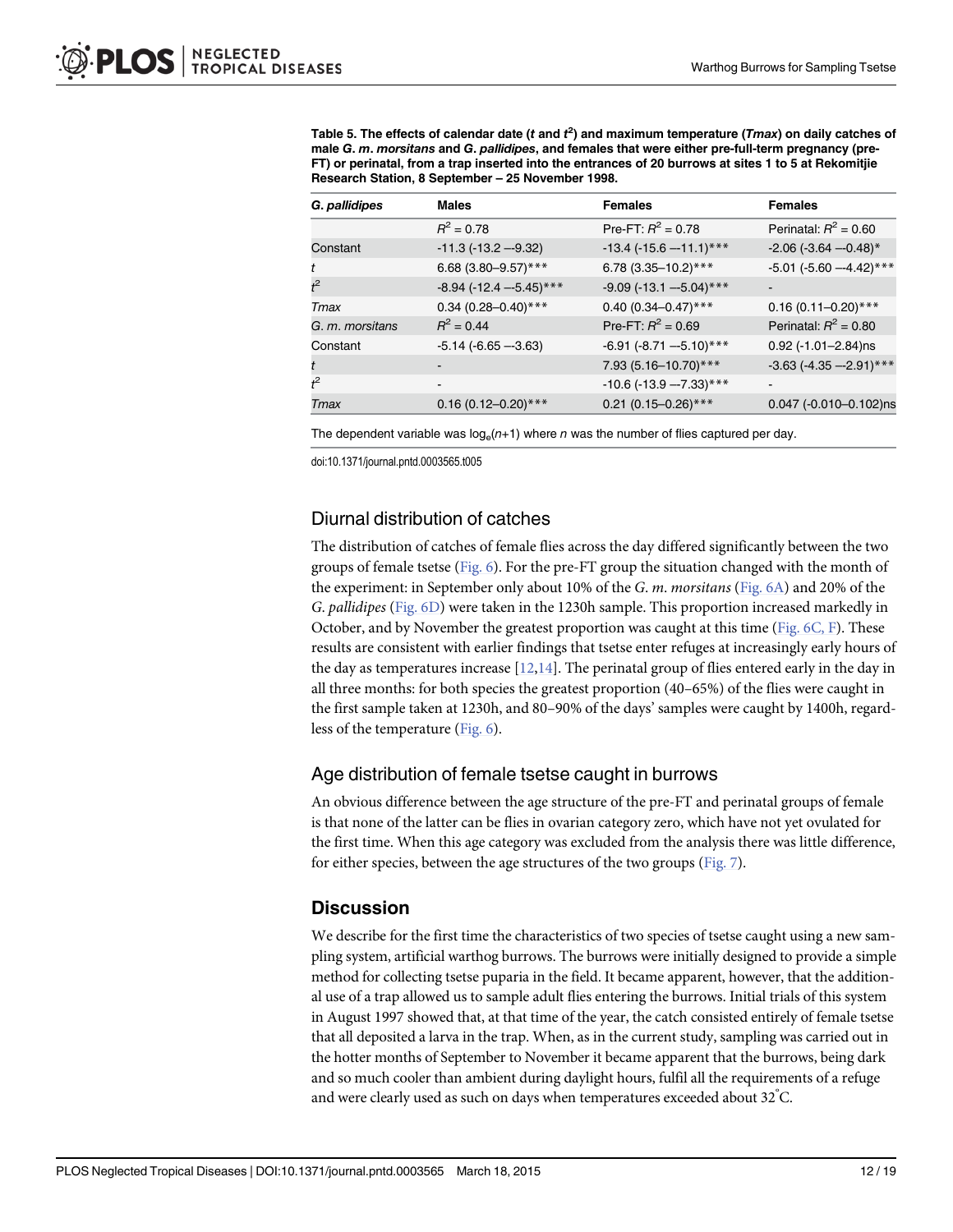<span id="page-12-0"></span>

[Fig 5. P](#page-9-0)redicted catches of tsetse from artificial warthog burrows. Catches of male, and of pre-FT and perinatal female, G. pallidipes from artificial warthog burrows, predicted using the model in [Table 5,](#page-11-0) assuming a constant daily maximum temperature of 37.5°C. The predicted catches were also used to estimate the proportions of perinatal flies among catches of females, and the proportions of females in the whole catch, and among pre-FT flies assumed to be using burrows as a refuge from high temperatures.

doi:10.1371/journal.pntd.0003565.g005

The dual function of the burrows complicates the analysis of the data because it becomes necessary to make a judgement about which (female) flies are using the sites as a refuge, and which as a larviposition site. Females that are known to have deposited a larva after entering the burrow are clearly in the perinatal group. The classification is more difficult when the female has a third instar larva in utero: we tried to reduce the probability of misclassifying flies into the perinatal group by setting a high threshold (estimated proportion of pregnancy completed > 95%) for the inclusion into that category. Flies at this late/full-term stage of pregnancy could reasonably be assumed to be due to produce a larva on the day of capture. While we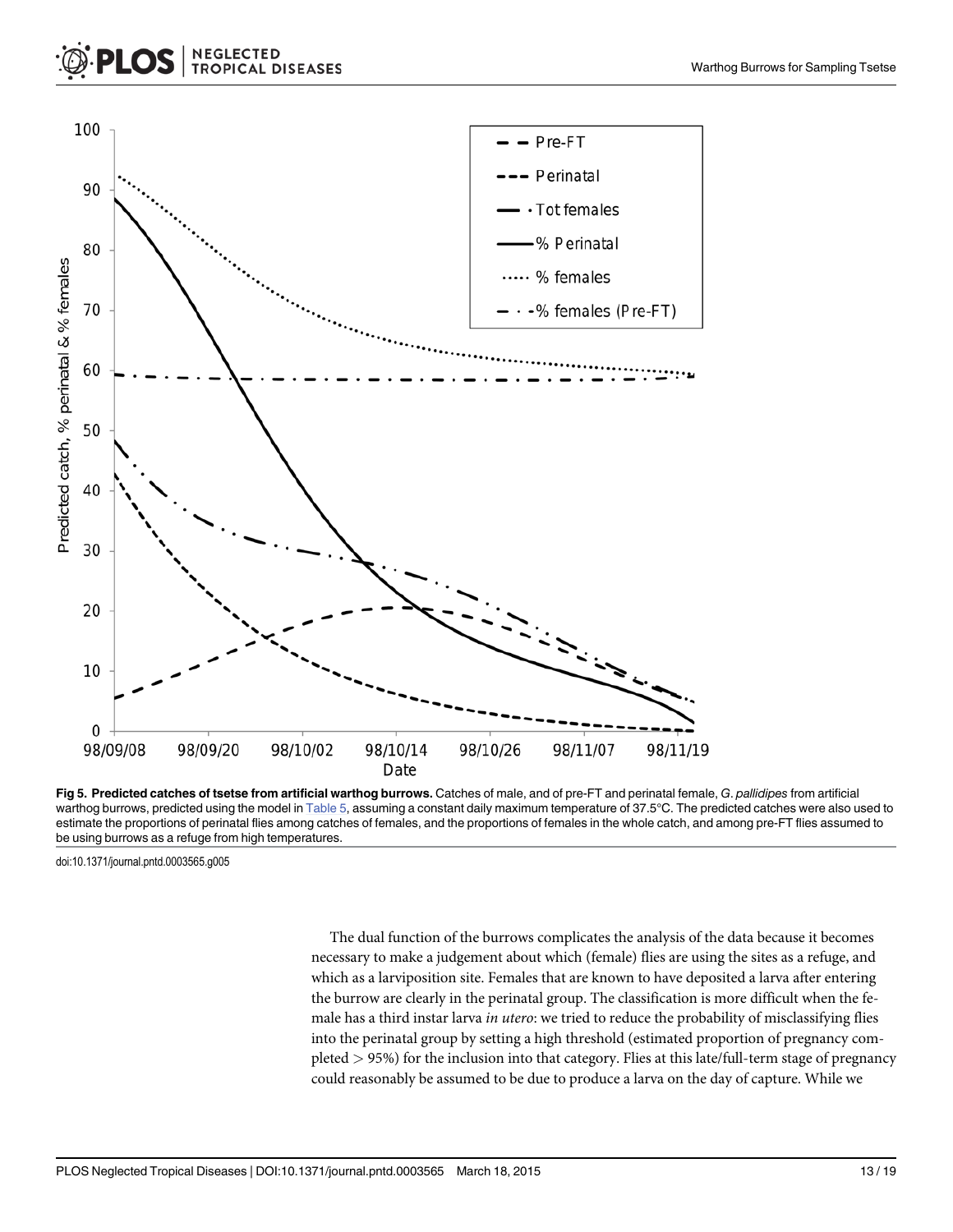# <span id="page-13-0"></span>**NEGLECTED<br>TROPICAL DISEASES**



[Fig 6. D](#page-11-0)iurnal variation in catches of female tsetse from artificial warthog burrows. Diurnal distribution of daily catches  $(n)$  of pre-full-term-pregnancy (Pre-FT) and perinatal G. m. morsitans (A, B, C) and G. pallidipes (D, E, F) from 20 artificial warthog burrows (sites 1 to 5) deployed at Rekomitjie Research Station, September—November 1998.

doi:10.1371/journal.pntd.0003565.g006

cannot exclude the possibility that some flies may have been misclassified, support for our classification algorithm comes from the fact that the presumptive refuge and larviposition groups show such distinctly different patterns in terms of changes in catch with calendar date and temperature, and daily time of entry into the burrows.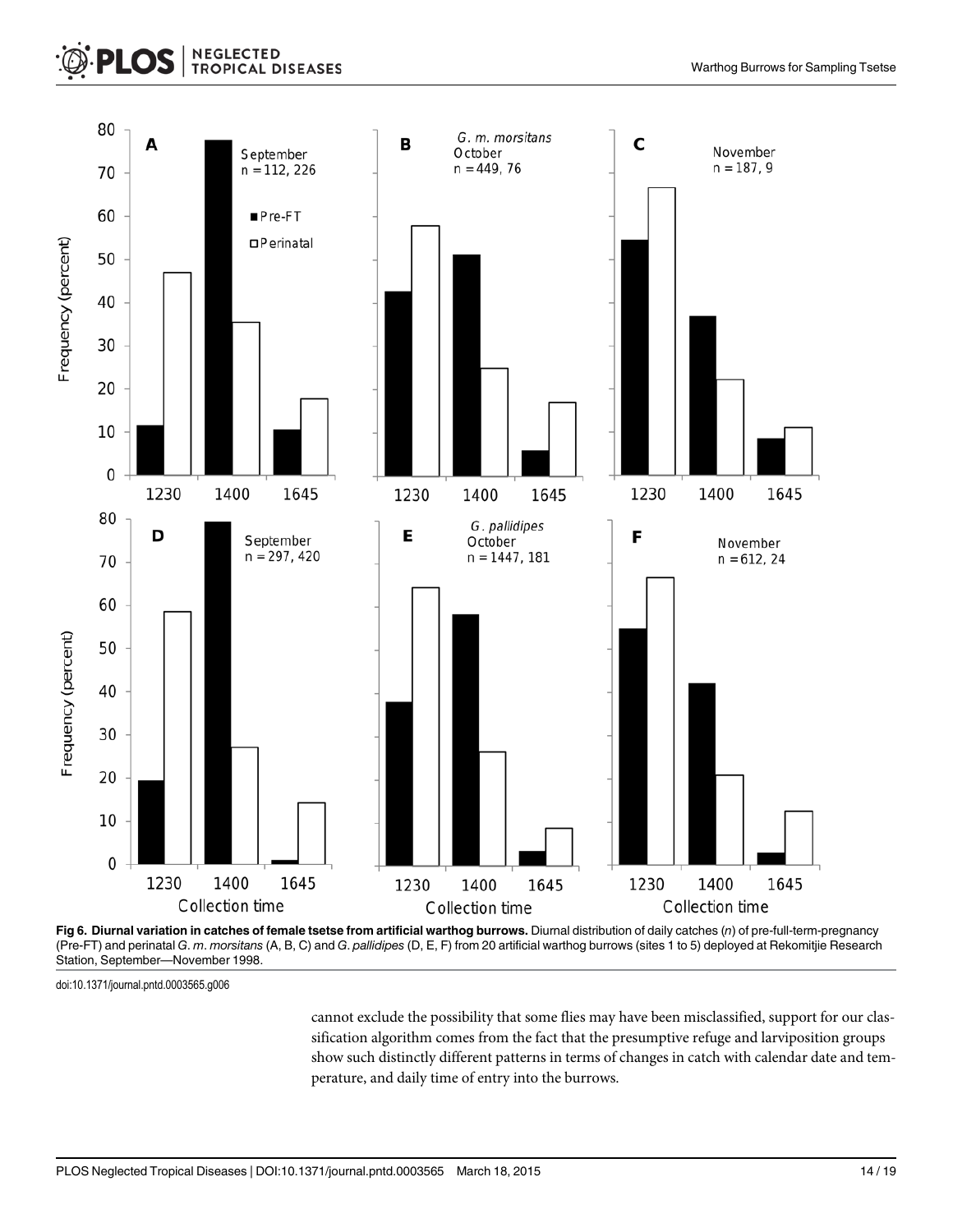## <span id="page-14-0"></span>**NEGLECTED TROPICAL DISEASES**





doi:10.1371/journal.pntd.0003565.g007

### Burrows as refuges: Refuges as larviposition sites?

While artificial burrows, designed as larviposition sites, may double as artificial refuges, the reverse does not seem to be true. When artificial refuges were provided with a floor of river sand, fewer than one puparium per week were found in these sites [[12](#page-17-0)]. This emphasises the rather precise conditions that female tsetse appear to require of larviposition sites. When tsetse had the choice of larvipositing in trays filled with either plain sand, or sand covered with leaf litter, 97% of all tsetse puparia were found in the latter site  $[13]$  $[13]$  $[13]$ : in that study, as in the present one, it was also found that the vast majority of larvae were deposited in the trays furthest to the back of the burrows. The absence of added leaf litter in Vale's (1971) refuge flooring, the slightly warmer conditions in the artificial refuges, and the more exposed situation compared with our burrows, will all presumably have reduced the probability that his refuges would be used as larviposition sites [[12](#page-17-0)].

## Species ratios among tsetse adults and puparia sampled from artificial burrows

The greater proportion of G. *m. morsitans* among pupae collected, as against the proportion among perinatal flies captured (cf Tables  $2$  and  $4$ ) might simply reflect differential proportions of adults of the two species around sites 6 to 9, where puparia were collected, and around sites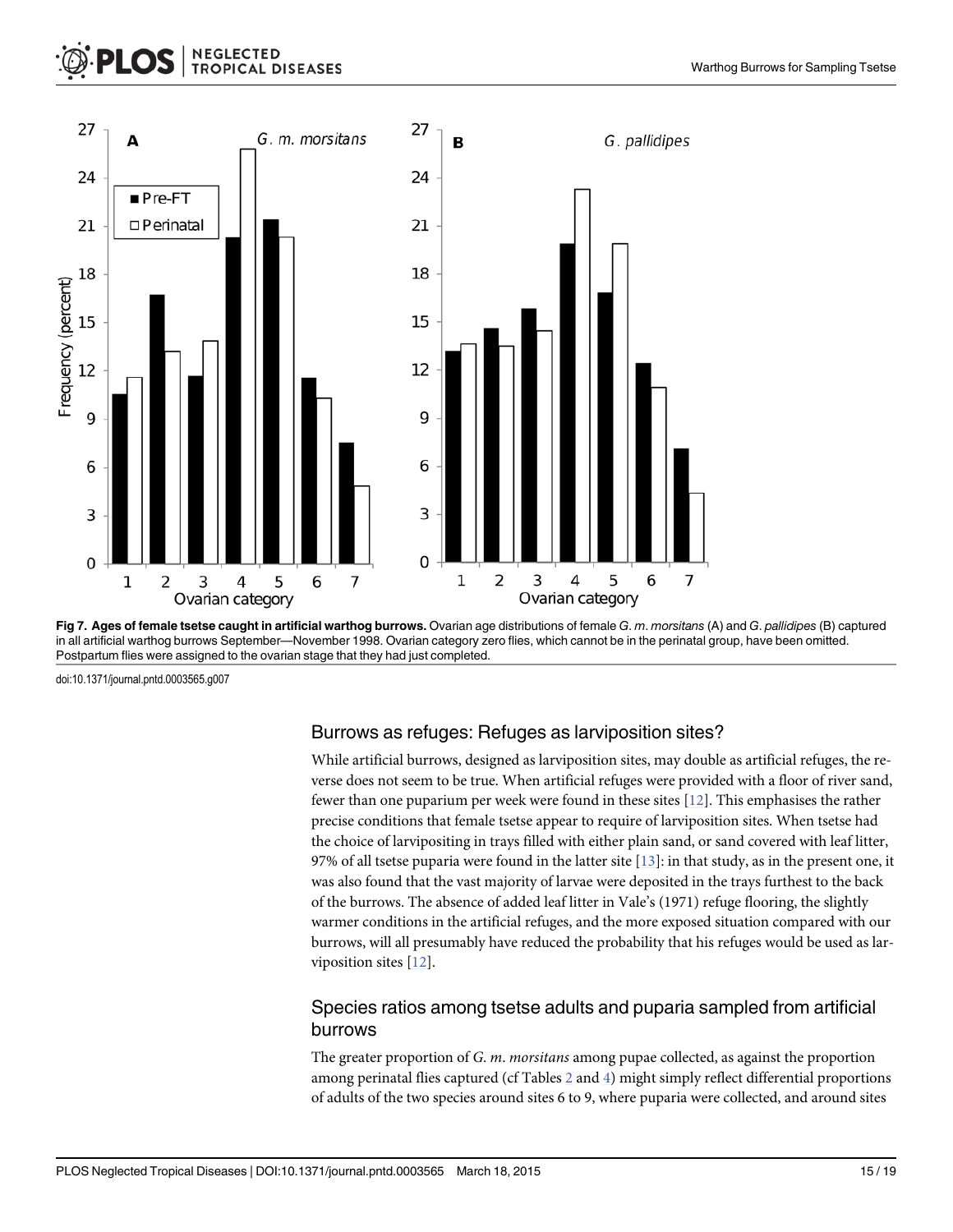<span id="page-15-0"></span>1 to 5, where adult flies were trapped. Given, however, that the sites were all within a few hundred metres of each other, and were all in similar habitat, this explanation seems unlikely.

Alternatively the anomaly could reflect a higher level of discrimination among G. pallidipes in the selection of larviposition sites. In this scenario, among full-term pregnant females entering a burrow, a greater proportion of the  $G$ . *pallidipes* leave the burrow without larvipositing, and a greater proportion of  $G$ .  $m$ . morsitans deposit a larva. When there is a trap in place, however, full-term pregnant flies that have entered the burrow are prevented from leaving. Those full-term pregnant female G. pallidipes that would have left the burrow are now trapped and this changes the balance of the number of perinatal females trapped in favour of this species relative to G. m. morsitans.

Several pieces of evidence are consistent with the above scenario. Firstly, the selection of the trays deepest in the burrows was stronger in G. pallidipes than in G. m. morsitans (83% vs 74%, [Table 1](#page-6-0)). Perhaps even deeper/longer burrows will elicit improved larviposition by both species, but particularly by G. pallidipes. Secondly, for G. pallidipes, the yield per site per day of perinatal females (3.29, [Table 5](#page-11-0)) was 2.7 times higher than the yield of puparia (1.23, [Table 1](#page-6-0)) from burrows where there was no trap and where flies were free to come and go. For G. m. morsitans the yields were very similar, 1.74 and 1.65, respectively. This is consistent with a larger proportion of full-term pregnancy G. pallidipes entering burrows but then leaving, without larvipositing, if they were allowed to do so. Indeed the above figures suggest that for every ten full-term pregnant female G. pallidipes entering a burrow, on average perhaps only four would deposit their larvae there. Thirdly, the fact that markedly more G. m. morsitans than G. pallidipes larvae were deposited in the burrows, in an area where the latter species is clearly more numerous [\[18\]](#page-18-0), suggests that the artificial burrows were less attractive as larviposition sites to G. pallidipes than to G. m. morsitans. Fourthly, as reported previously  $[13]$  $[13]$  $[13]$ , the proportion of G. pallidipes from natural warthog burrows was double the proportion in artificial burrows.

More carefully controlled experiments will be required to test the tentative idea that many heavily pregnant females entered the burrows but left without larvipositing and that this effect is more accentuated in G. *pallidipes*. This suggests an important determinant of larviposition site selection, but the stimuli and responses underlying this selection are unclear. Similarly, it is not clear what underlies the difference in larviposition responses of G. m. morsitans and G. pallidipes. An impressive array of differences in behavioural responses between tsetse species has been attributed to differences in habitat geometry [\[19\]](#page-18-0). Within habitats, differences in behaviour between species, and between males and females of the same species, were attributed to differences in fly size and mobility. It is possible that the differences in larviposition behaviour observed here between the two species has similar causes. G. pallidipes is a larger and more mobile fly than G. m. morsitans and may, therefore, be able to visit a greater number of potential sites before larvipositing. The study system described here provides ways of addressing this question and other issues.

#### Time course of catches of pre-FT and perinatal female tsetse in burrows

Temperature-adjusted catches of males and of pre-FT females continue to increase until mid-October, consistent with the idea that the decline prior to that time, in pupal deposition rates in burrows, reflects a falling probability of tsetse larvipositing in burrows, rather than a decline in the population of full-term-pregnant flies in the area. What is less clear is whether females are reacting to any meteorological or other cues in moving away from using the burrows as sites for larviposition. Regression analysis suggests that there is no effect of either ambient relative humidity or saturation deficit: moreover, the small effect of ambient temperature has a positive coefficient which would tend to increase, rather than decrease, the numbers of larvae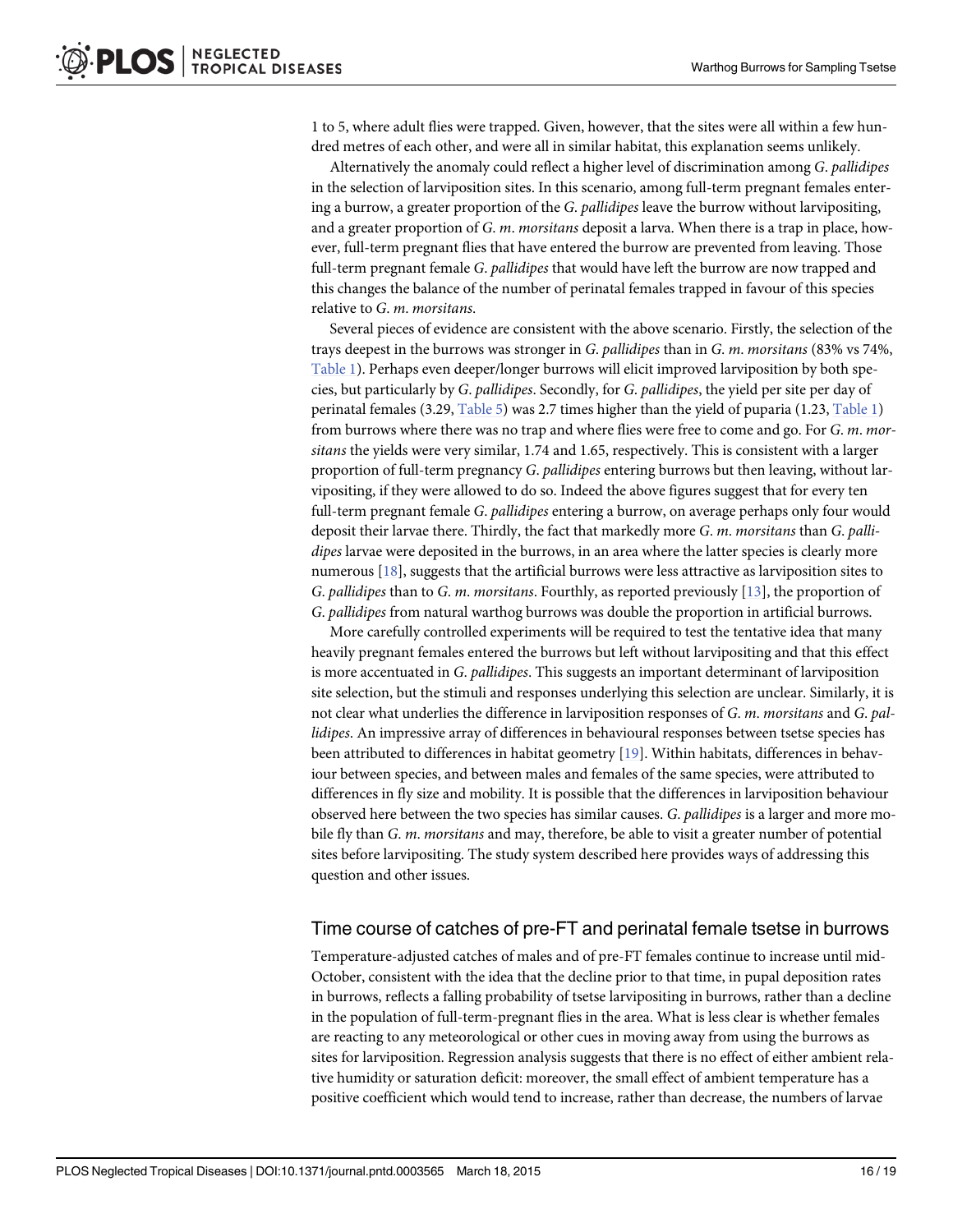<span id="page-16-0"></span>deposited in the burrows as the hot season progresses. We cannot exclude the possibility that flies were reacting to changes in humidity within burrows, which was not measured here, but should be monitored in future studies.

Reduced use of warthog burrows as larviposition sites during October and November, reflected both in the reduction in the absolute numbers of perinatal flies captured in burrows, and of puparia found in these sites, may be adaptive. When heavy rains fall, the burrows become waterlogged and may even flood, and any pupae present would presumably perish. In 1998 the first rains only fell on 19 November, whereas the decline in captures of perinatal flies started a month before this time. Nonetheless, it is not uncommon for heavy rain to fall in the first half of November; in 5/10 years in the period 1989–1998 > 12.5 mm of rain were recorded at Rekomitjie by 15 November. Larvae deposited in the last half of October might not, therefore, have emerged by the time the first heavy rains fell. Over the same period 0/10 years had recorded this level of rain by the end of October. There is therefore little danger of flooding for any flies deposited in burrows during September, but this danger increases in October and particularly November.

#### Age structures

It has been argued that refuges provide the least biased sample of tsetse currently available—at least in terms of age structure and pregnancy stage [[20](#page-18-0),[21](#page-18-0)]. The similarity between the age structures of perinatal females and those apparently using the burrows as a refuge is then consistent with the idea that all ages of fly use the burrows as larviposition sites with approximately the same probability.

#### Limitations, conclusions

For both species, perinatal flies were most often caught before the hottest time of the day (at about 1500h): 45–65% were captured by 1230h on any given day and most often larviposited in the collection tube shortly thereafter. We do not know, however, when the flies would have larviposited if they had not been caught, nor even whether they would have larviposited in the burrow where they were caught had they not been trapped. Further field studies are required to better estimate the timing of larviposition in the field.

Interpretation of catches from burrow traps is also complicated by the unknown efficiency of the traps. On one hand the presence of the trap may have discouraged some flies from entering the burrow. Conversely, traps occasionally contained a pupa that could not have been produced by any of the flies in the trap—implying that a postpartum fly had escaped. A better idea of the number of flies entering the burrows could be obtained by deploying electric nets [\[22](#page-18-0)] around the entrance of the burrow and/or even inside it.

The estimate that 60% of full-term G. pallidipes leave a burrow that they have entered, without larvipositing there, suggests that we should seek ways of improving the burrows such that females are more likely to larviposit in the burrow they first enter. This study, and an earlier one [\[13\]](#page-17-0), made no progress in improving on the original burrow design. The use of the burrows as larviposition sites also seems to be limited to about four months of the year and our knowledge of the behaviour of perinatal flies in the field is thus currently limited to just two species of tsetse during a single season. At other times of the year pupae are deposited along the edges of dried up water-courses, in rot holes in trees and under fallen logs. Artificial versions of the latter two sites might be used to sample larvipositing flies at other times of the year at Rekomitjie, and indeed to sample other species in other parts of Africa.

Currently, the burrows capture system provides the only method for collecting perinatal tsetse in the field, providing thereby a unique opportunity to study the physiology of female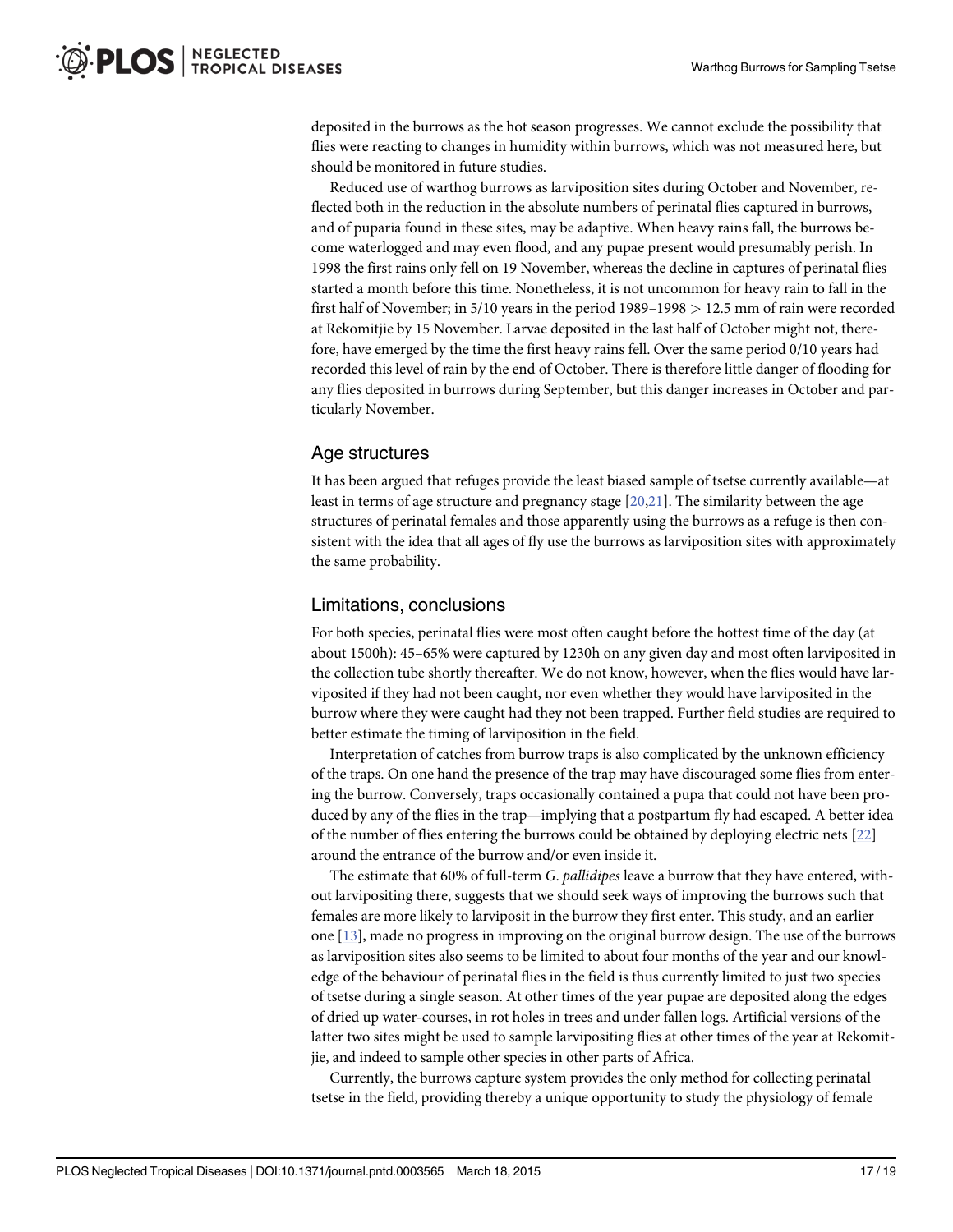<span id="page-17-0"></span>tsetse and the larvae that they have just deposited. Future papers will address this interesting new area of tsetse field biology.

#### Acknowledgments

We thank Mr. William Shereni, Director of the Tsetse Control Department of the Government of Zimbabwe for his continued support and interest. We thank Messrs M. Chirinda, P. Chimanga, members of the ovarian dissection team and other staff at Rekomitjie Research Station for excellent technical assistance.

### Author Contributions

Conceived and designed the experiments: JWH MOM. Performed the experiments: JWH MOM. Analyzed the data: JWH. Contributed reagents/materials/analysis tools: JWH MOM. Wrote the paper: JWH.

#### References

- [1.](#page-1-0) Phelps RJ, Jackson PJ (1971) Factors influencing the moment of larviposition and eclosion in Glossina morsitans orientalis Vanderplank (Diptera: Muscidae). Journal of the Entomological Society of southern Africa 34: 145–157.
- [2.](#page-1-0) Nash TAM, Trewern MA (1972) Hourly distribution of larviposition by Glossina austeni Newst. and G. morsitans morsitans Westw. (Dipt., Glossinidae). Bulletin of Entomological Research 61: 693–700.
- [3.](#page-1-0) Rowcliffe C, Finlayson LH (1982) Active and resting behaviour of virgin and pregnant females of Glossina morsitans morsitans Westwood (Diptera: Glossinidae) in the laboratory. Bulletin of Entomological Research 72: 271–288.
- [4.](#page-1-0) Brady J, Gibson G (1983) Activity patterns in pregnant tsetse flies, Glossina morsitans. Physiological Entomology 8: 359–369.
- [5.](#page-1-0) Abdel Karim EI, Brady J (1984) Changing visual responsiveness in pregnant and larvipositing tsetse flies, Glossina morsitans. Physiological Entomology 9: 125–131.
- [6.](#page-1-0) Leak S (1998) Tsetse biology and ecology: their role in the epidemiology and control of trypanosomosis: CABI Publishing. 592 p.
- [7.](#page-1-0) Robinson MW, Baker PS, Finlayson LH (1985) Influence of temperature changes on larviposition rhythm in the tsetse fly, Glossina morsitans. Physiological Entomology 10: 215–220.
- [8.](#page-1-0) Tobe SS, Langley PA (1978) Reproductive physiology of Glossina. Annual Review of Entomology 23: 283–307. PMID: [343707](http://www.ncbi.nlm.nih.gov/pubmed/343707)
- [9.](#page-1-0) Randolph SE, Rogers DJ, Dransfield RD, Brightwell R (1991) Trap catches, nutritional condition and the timing of activity of the tsetse fly Glossina longipennis (Diptera, Glossinidae). Bulletin of Entomological Research 81: 455–464.
- [10.](#page-2-0) Phelps RJ, Simmonds AM, Parsons R (1966) Pupal collection and respiratory physiology. Rhodesia Agricultural Research Council Annual Report 1966 Salisbury, Rhodesia: 77–79.
- [11.](#page-2-0) Phelps RJ, Burrows PM (1969) Prediction of the puparial duration in Glossina morsitans orientalis Vanderplank under field conditions. Journal of Applied Ecology 57: 227–257.
- [12.](#page-2-0) Vale GA (1971) Artificial refuges for tsetse flies (Glossina spp). Bulletin of Entomological Research 61: 331–350.
- [13.](#page-2-0) Muzari MO, Hargrove JW (2005) Artificial larviposition sites for field collections of the puparia of tsetse flies Glossina pallidipes and G. m. morsitans (Diptera: Glossinidae). Bulletin of Entomological Research 95: 221–229. PMID: [15960876](http://www.ncbi.nlm.nih.gov/pubmed/15960876)
- [14.](#page-2-0) Torr SJ, Hargrove JW (1999) Behaviour of tsetse (Diptera: Glossinidae) during the hot season in Zimbabwe: the interaction of micro-climate and reproductive status. Bulletin of Entomological Research 89: 365–379.
- [15.](#page-3-0) Challier A (1965) Amélioration de la méthode de détermination de l'âge physiologique des glossines. Études faites sur Glossina palpalis palpalis Vanderplank, 1949. Bulletin de la Société de Pathologie Exotique 58: 250–259.
- [16.](#page-4-0) Hargrove JW (1994) Reproductive rates of tsetse flies in the field in Zimbabwe. Physiological Entomology 19: 307–318.